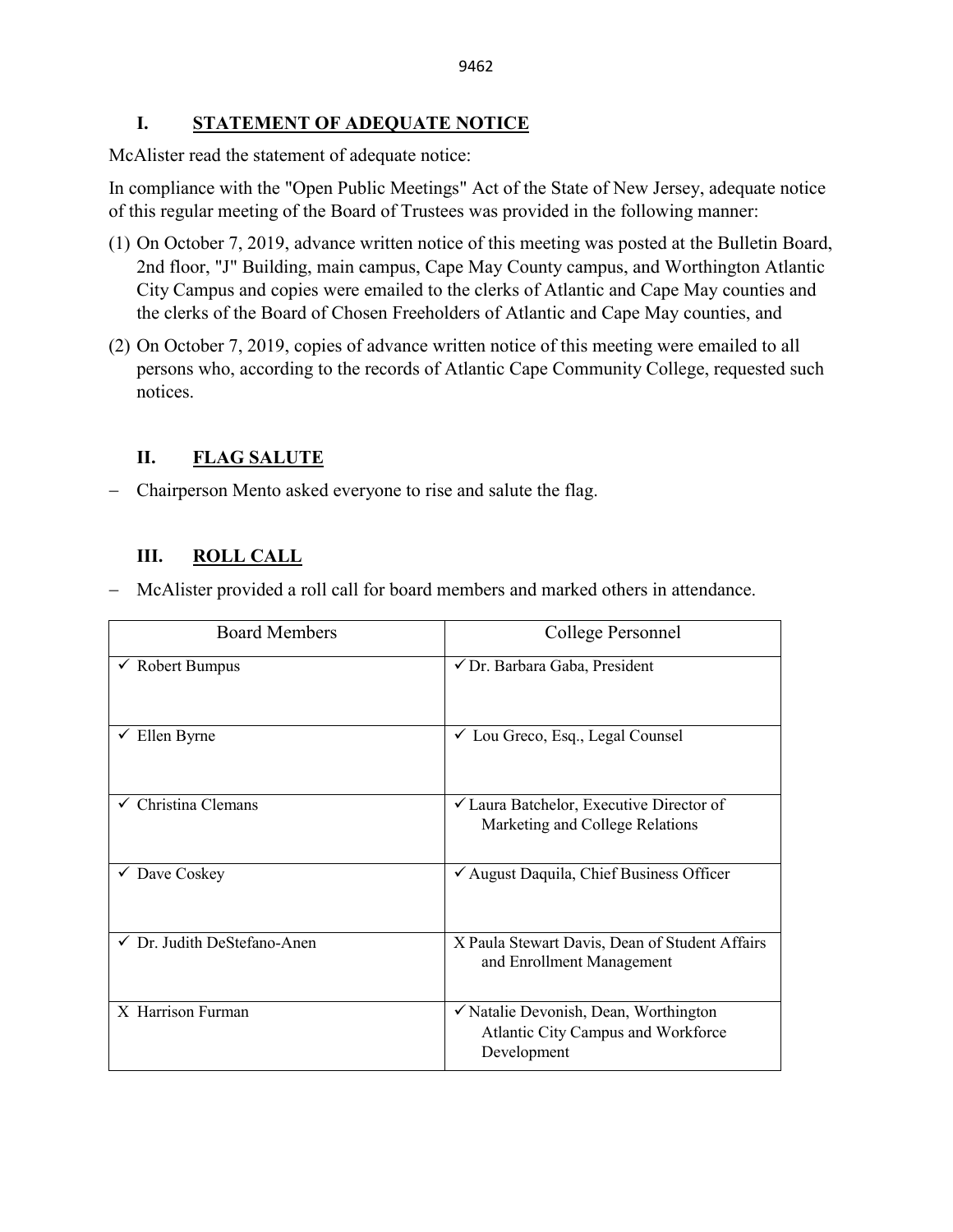| <b>Board Members</b>                                                                                          | College Personnel                                                                                                                                                                                                                                                                      |
|---------------------------------------------------------------------------------------------------------------|----------------------------------------------------------------------------------------------------------------------------------------------------------------------------------------------------------------------------------------------------------------------------------------|
| X James Kennedy                                                                                               | √ Leslie Jamison, Chief Financial Officer                                                                                                                                                                                                                                              |
| X Brian Lefke                                                                                                 | Dr. Josette Katz, Vice President, Academic<br>$\checkmark$<br><b>Affairs</b>                                                                                                                                                                                                           |
| $\sqrt{\phantom{a}}$ Maria K. Mento                                                                           | √ Maria Kellett, Dean of Cape May County<br>Campus, Associate Dean of Resource<br>Development                                                                                                                                                                                          |
| $\checkmark$ Daniel Money                                                                                     | √ Jean McAlister, Board Secretary, Chief of<br>Staff, and Dean of Resource Development                                                                                                                                                                                                 |
| $\sqrt{\phantom{a}}$ Donald J. Parker                                                                         | X Dr. Vanessa O'Brien-McMasters, Dean,<br>Institutional Research, Planning &<br>Effectiveness and Information Technology<br>Services                                                                                                                                                   |
| ✔ Ahmet Sahingoz                                                                                              |                                                                                                                                                                                                                                                                                        |
| $\checkmark$ Maria Ivette Torres                                                                              |                                                                                                                                                                                                                                                                                        |
| $\sqrt{\phantom{1}}$ Helen Walsh                                                                              |                                                                                                                                                                                                                                                                                        |
| <b>Public in Attendance</b>                                                                                   |                                                                                                                                                                                                                                                                                        |
| √ Julie Sharkey, Atlantic County Comptroller<br>✓ Brittany Smith, Cape May Country Chief<br>Financial Officer | √ Caesar Niglio, ACCCEA, Master<br><b>Technician-Student Affairs</b><br>√ Heather Peterson, ACCCEA, Registrar<br>√ Dr. Otto Hernandez, ACCCEA, Professor,<br>CIS, ISAS<br>√ Rahshana Davis, ACCCEA, Scholarship<br>Manager<br>← Cheryl Garwood, ACCCEA, Specialist,<br>Bursar's Office |

# **IV. CALL TO ORDER**

− Chairperson Mento called the meeting to order at 6pm.

# **V. PRESIDENT'S REPORT**

− Dr. Gaba introduced Natalie Devonish as the new Dean of the Worthington Atlantic City Campus and Workforce Development. Chairperson Mento congratulated Dean Devonish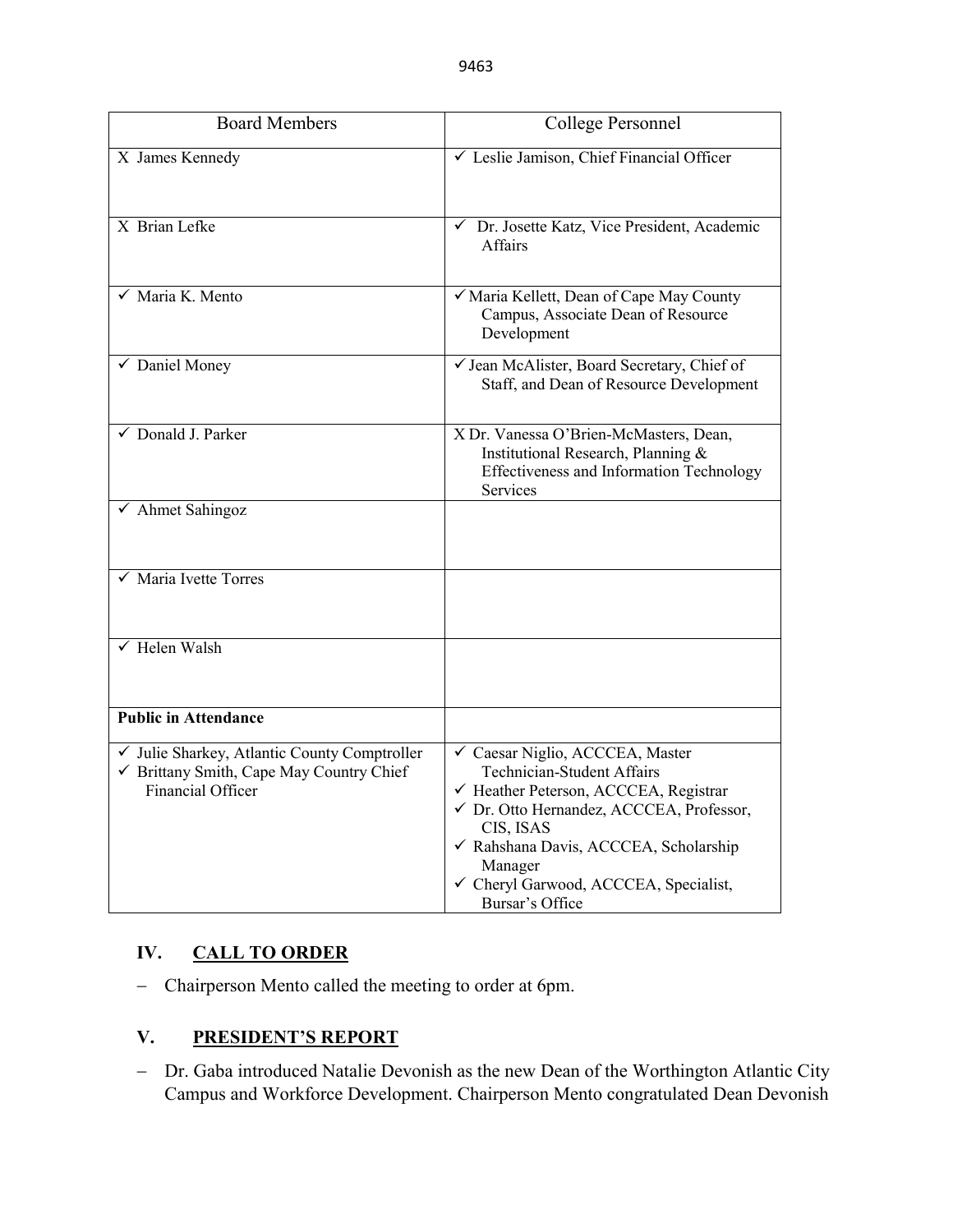and Trustee Walsh thanked Dean Donna Vassallo for her work while serving in this position.

- Dr. Gaba discussed the following:
	- o Enrollment is up with nearly 5,100 students. Compared to the same time last year, we are up  $+1.1\%$  in credits and  $+1.0\%$  in heads.
	- o The Community College Opportunity Grant (CCOG), "Free-Tuition" program this Fall semester has provided financial assistance to 409 students totaling \$617,000.
	- $\circ$  The Nursing Program is celebrating its 50<sup>th</sup> anniversary of the first graduating class in May 1969. There were 18 graduates in 1969 and 66 graduates in 2019, with 2,824 Nursing graduates in its 50-year history. Today, we have more than 200 students in the Nursing program as we continue to support our healthcare partners in Atlantic and Cape May counties.
	- o The ACCT's 50th Leadership Congress was October 16-19. Dr. Gaba congratulated Jean McAlister who received the Professional Board Staff Member Award, Northeast Region. Dr. Gaba and Trustee Byrne presented, *"Accessibility Compliance: From Consent Decree to Culture of Opportunity"*. Trustee Byrne also discussed the ACCT conference and the many sessions that she attended and that Dr. Gaba was a speaker on the panel, *"Conducting an Effective CEO Search."*
	- o Artist Kelley Prevard gave an inspiring presentation to the Board about her mural that is located on the Baltic Avenue side of the Worthington Atlantic City Campus. This mural is part of the 48 Blocks project that occurred in August.

*Secretary's Note-The President's monthly report is posted on the Board webpage under the Minutes section.*

− Trustee Parker motioned to move Resolution #30 to the President's Report, honoring Ms. Kelley Prevard. Trustee Torres seconded.

ROLL CALL:

ALL AYES NO NAYS NO ABSTENTIONS Motion carried.

# **Res. #30**

#### **Recognition of Ms. Kelley Prevard, Artist**

*Honorary*: To thank local artist Kelley Prevard for painting her inspirational, beautiful mural on the wall of the College's Worthington Atlantic City Campus that will honor Atlantic City, its history and its people for years to come.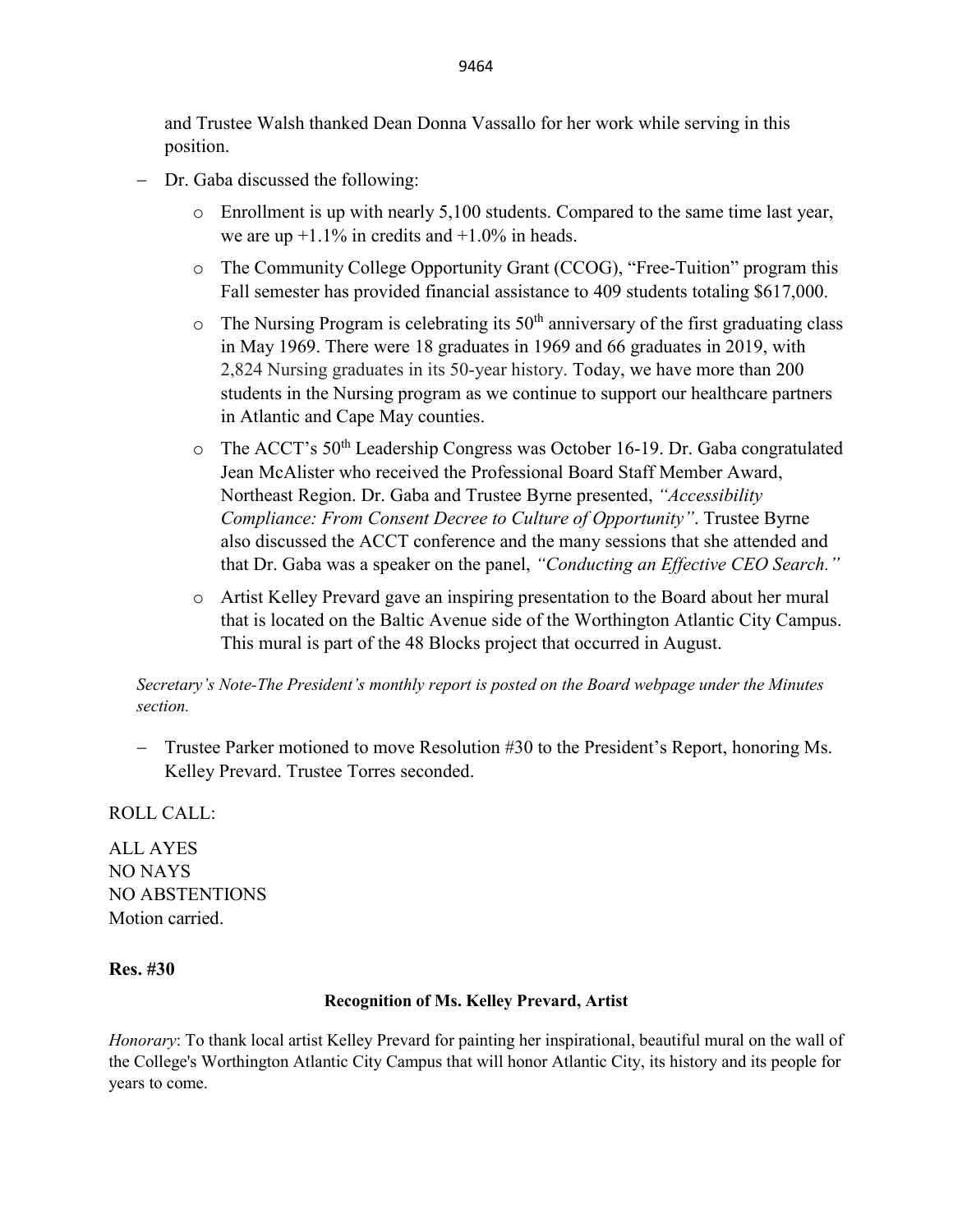− Trustee Parker motioned to approve Resolution #30, Trustee Money seconded.

ROLL CALL:

ALL AYES NO NAYS NO ABSTENTIONS Motion carried.

# **Inside the College**

− Dr. Josette Katz provided the Board with an update on the Consent Decree.

# **VI. COMMENTS FROM THE PUBLIC**

- − Chairperson Mento called for comments from the public on agenda items.
- − None noted.

# **VII. CONSENT RESOLUTONS**

McAlister read the following consent resolutions.

# **Res. #23 Approve: Regular Session Minutes (September 24, 2019)**

**Res. #27** 

# **Resolution Authorizing the Award of a Contract for Ashley Foods**

# **Philadelphia, PA**

*Approve*: Authorizing the Award of a Contract for Ashley Food to provide culinary food items as needed for class instruction for the sum in excess of \$17,500.00.

# **Res. #27A**

# **Resolution Authorizing the Award of a Contract for B.F. Mazzeo Fruit & Produce**

#### **Northfield, NJ**

*Approve*: Authorizing the Award of a Contract for B.F. Mazzeo to provide culinary food items as needed for class instruction for the sum in excess of \$17,500.00.

#### **Res. #27B**

# **Resolution Authorizing the Award of a Contract for US Food Service**

# **Bridgeport, NJ**

*Approve:* Authorizing the Award of a Contract for U.S. Food Service to provide culinary food items as needed for class instruction for the sum in excess of \$17,500.00.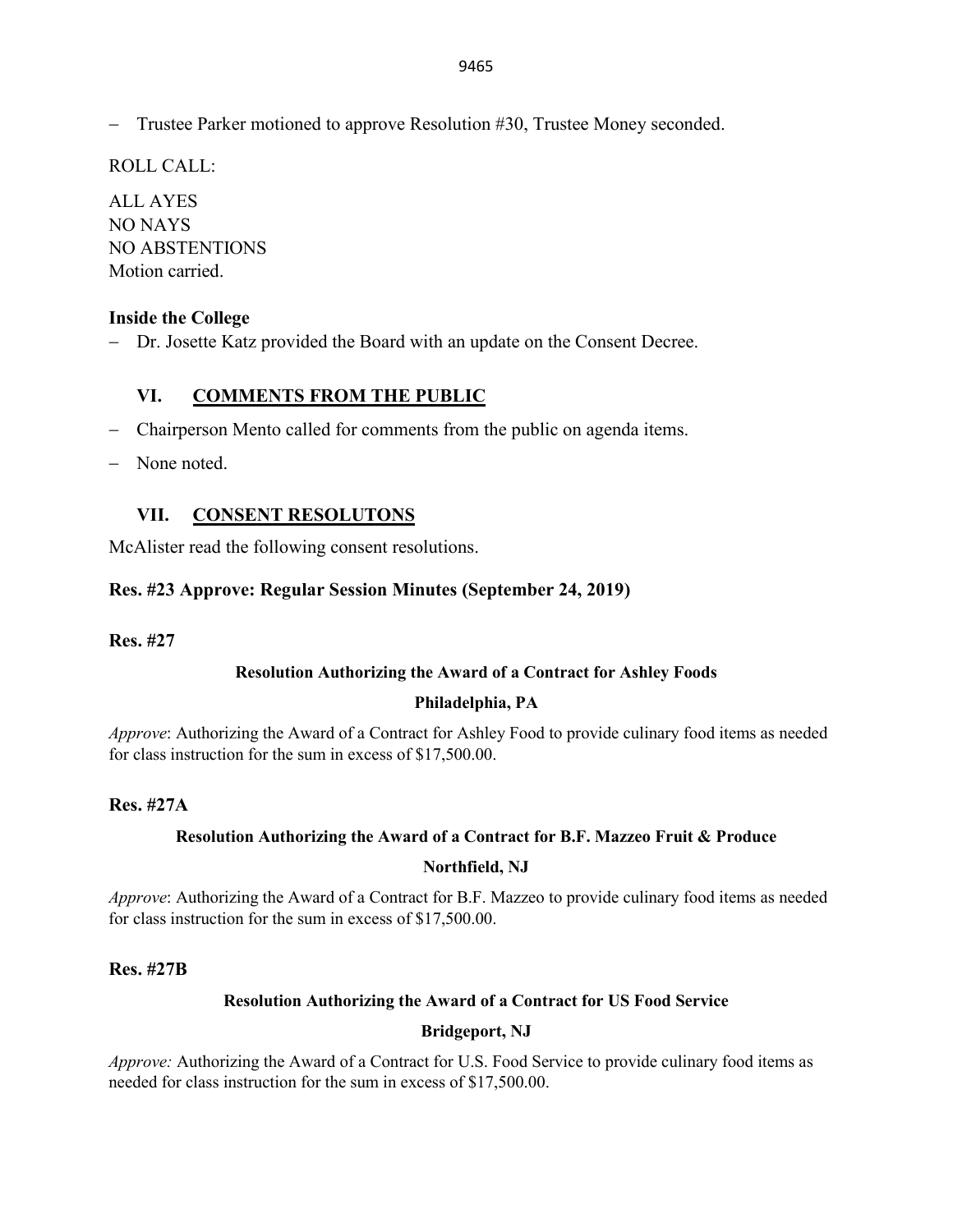#### **Res. #27C**

### **Resolution Authorizing the Award of a Contract for Samuels and Son Seafood**

#### **Philadelphia, PA**

*Approve:* Authorizing the Award of a Contract for Samuels and Son Seafood to provide culinary food items as needed for class instruction for the sum in excess of \$17,500.00.

#### **Res. #29**

#### **Community College Opportunity Grant**

*Approve:* To accept a grant of \$265,000 from the New Jersey Higher Education Student Assistance Authority and the Office of the Secretary of Higher Education, over the grant term of September 15, 2019- August 1, 2020, in order to provide planning, outreach and recruitment of students eligible under the Governor's Community College Opportunity Grant Program (CCOG).

# **Res. #25**

#### **Personnel Action**

*Reclassifications*: **Sean Leidy,** from Housekeeper I, Facilities to Housekeeper II, Facilities with a base salary increase from \$29,068 to \$31,975 effective October 23, 2019; **Harry Whitelam,** from Director, Purchasing and Storeroom Operations to Director, Purchasing and Receiving with a base salary increase from \$67,609 to \$72,342 effective October 23, 2019.

*Resignations*: **Susan DeCicco,** Program Coordinator, Health Professions Institute, Workforce Development October 25, 2019; **Matthew Gettings,** Maintenance Mechanic II, Facilities retroactive to September 10, 2019.

# **Res. #19**

# **Bylaws Revisions**

*Approve (final reading)*: To approve changes to the Board of Trustees Bylaws.

# **Res. #31**

#### **Policy Adoption**

Volunteer Sick Leave Donation Policy

*Approve*: To adopt Policy No. 864 *Volunteer Sick Leave Donation Policy*.

# **Res. #32 Executive Session**

Trustee Torres motioned to approve consent resolutions, Trustee Walsh seconded.

ROLL CALL:

ALL AYES NO NAYS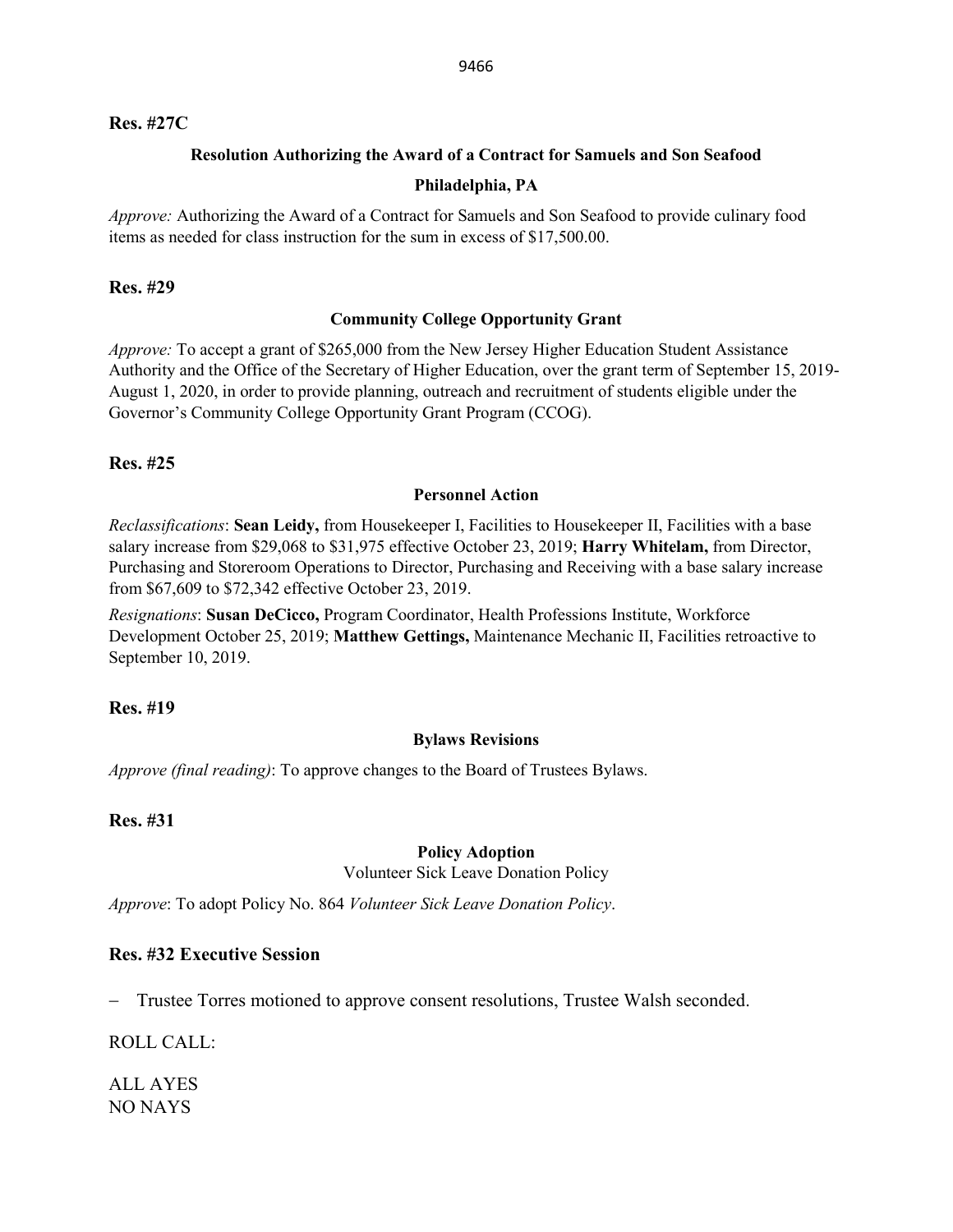ABSTENTIONS- Trustee Coskey, Trustee Bumpus, and Trustee Parker abstained from voting on Resolution #23.

Motion carried.

# **VIII. BUDGET REPORT**

− Trustee Byrne reported under Resolution #2 – Regular Resolutions.

# **IX. REGULAR RESOLUTIONS**

**Res. #2** FY19 Draft Financial Statement for twelve months ended June 30, 2019 as of October 10, 2019.

Trustee Byrne reported the following:

- − As of this draft report, the College has earned 99.04% of revenues and expended 96.14% of expenditures. Management projects that the College will have a positive net margin and not need to use the budgeted fund balance. This is largely due to cost savings. The fiscal year end closing process is on-going, and the final FY19 net margin is dependent on completing the year end entries. The auditors' fieldwork began earlier this month.
- − The FY19 Enrollment Audit is due November 1st to the State. Atlantic Cape's FY19 fundable credits total 109,009, which is a 5.08% decrease from FY18. The FY19 budgeted credits were 109,619. Bound copies of the Enrollment Report will be distributed at November's Board meeting.
- − Trustee Byrne motioned to approve Resolution #2, Trustee Money seconded.

ROLL CALL:

ALL AYES NO NAYS NO ABSTENTIONS

Motion Carried.

**Res. #24** FY20 Financial Statement for three months ended September 30, 2019.

Trustee Byrne reported the following:

- − As of September 30, 2019, the College has earned 44.4% of budgeted revenues and expended 29.4% of budgeted expenditures. Year to date revenue is up 4.4% compared to this time last year, and year to date expenditures are flat compared to last year.
- − Fall enrollments are 2,591 credits above the 47,981 budgeted credits, or 5.4% above budget. Fall credit enrollment is up 0.5% versus last year, compared to a budgeted -5.0% decrease. FY20 Summer and Fall tuition and fee revenue is 4.7% above budget.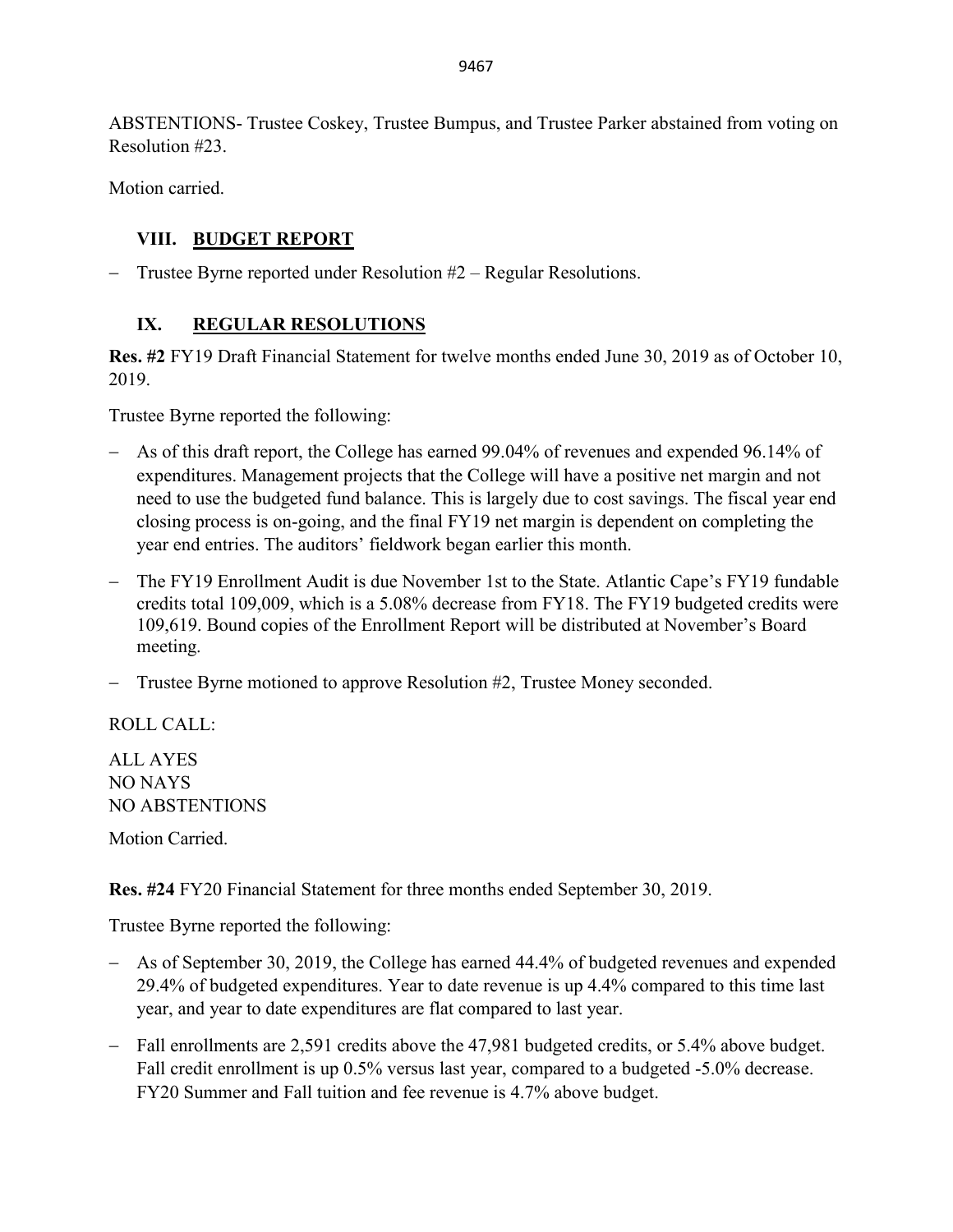9468

− Trustee Byrne motioned to approve Resolution #24, Trustee Money seconded.

ROLL CALL:

ALL AYES NO NAYS NO ABSTENTIONS Motion carried.

# **Res. #26**

#### **Award of Bids**

*Approve*: **Bid Ex. 839** Programming Computers and Charging Cabinets, Software House International, Somerset, NJ, Troxell, Phoenix, AZ, \$43,428.00 (Perkins Grant Funded); **Bid. Ex. 840** PBX Technician Services, Tricomm Services Corp, Moorestown, NJ, \$35,000.00 (not to exceed); Total \$78,428.00.

Trustee Byrne stated the following:

- − Bid Ex. 839 is for the purchase of 24 new computers for computer programming courses which require more RAM and a higher-powered processor. The Lenovo ThinkPads originally quoted are no longer available. However, for an additional \$2,772, the new Lenovo ThinkPad machines have been purchased. The purchase is funded by the Perkins Grant.
- − Trustee Byrne motioned to approve Resolution #26, Trustee Money seconded.

ROLL CALL:

ALL AYES NO NAYS NO ABSTENTIONS Motion carried.

# **Res. #28**

# **Policy Changes and Reaffirmations**

*Approve*: To approve changes, eliminations, and reaffirmations to Policy No. 27 *College Social Media Policy*, Policy No. 900 *Office of Facilities Management,* Policy No. 902 *Facilities Management Office Functions*, and Policy No. 915 *Maintenance, Grounds and Housekeeping*.

− Trustee Parker motioned to approve Resolution #28, Trustee Torres seconded.

ROLL CALL:

ALL AYES NO NAYS NO ABSTENTIONS Motion carried.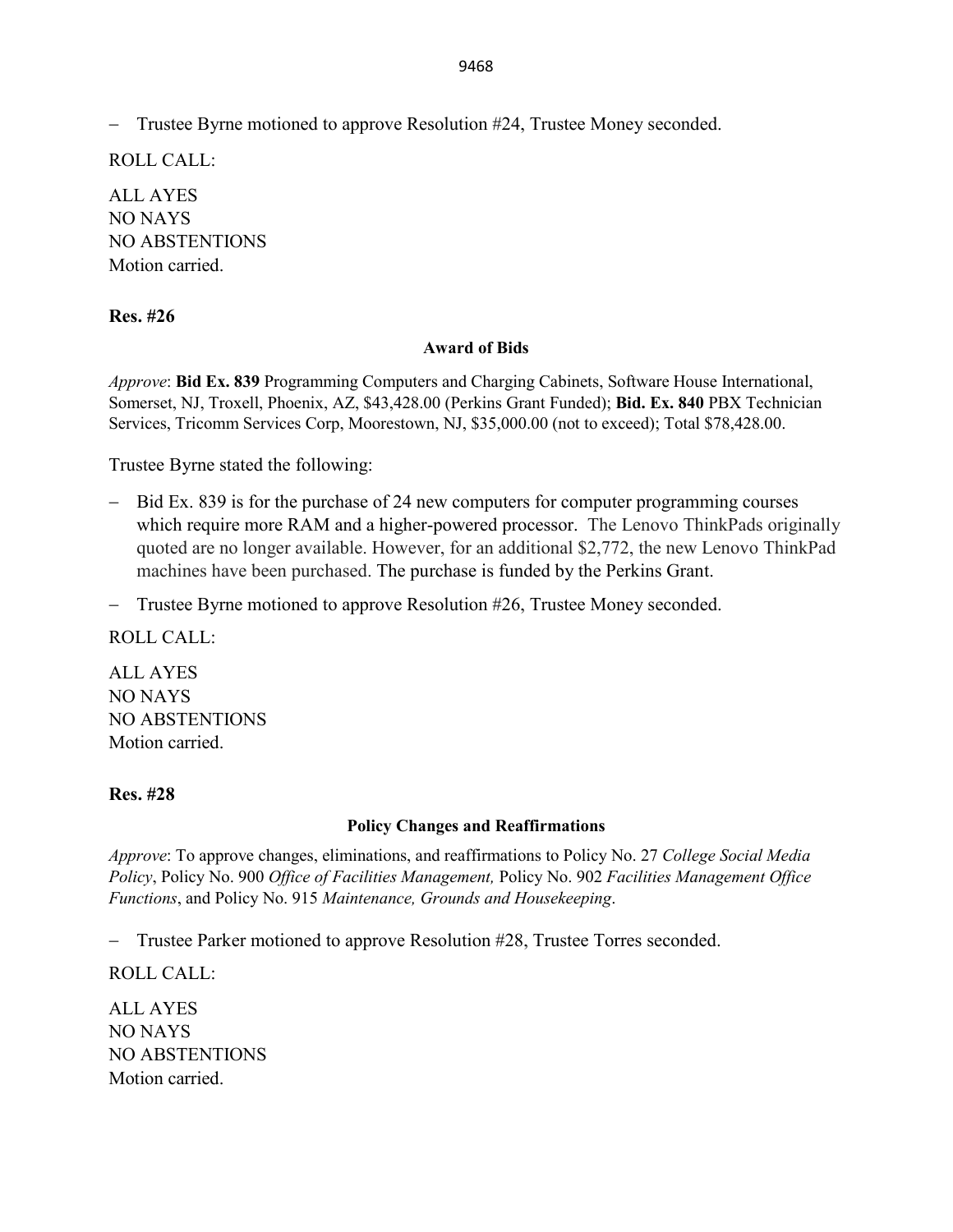## **Res. #25A**

#### **Retirement Professor Paula Manns**

*Retirement*: **Paula Manns**, Professor of Economics and Business, since September 4, 1990, effective February 1, 2020.

- Trustee Parker read the resolution and thanked Professor Manns for her years of service.
- − Trustee Parker motioned to approve Resolution #25A, Trustee Coskey seconded.

ROLL CALL:

ALL AYES NO NAYS NO ABSTENTIONS Motion carried.

# **X. COMMITTEE REPORTS**

# − PERSONNEL AND BOARD DEVELOPMENT

o There was no report under the Cunningham-Ruiz Bill.

# **XI. FOUNDATION REPORT**

− Trustee Sahingoz reported the following:

- o The **Scramble 'Fore' Scholarships Golf Tournament**, held at Cape May National Golf Club, was a success with nearly 90 golfers in attendance, as well as support from over 50 local businesses with cash and in-kind sponsorship and donations. The Foundation raised more than \$42,000, which includes 100% of the cost of the golf venue and food expenses donated by the Mullock family.
- o The **Women of Wonder** event is November 12 at the Flanders Hotel on November 12. Atlantic Cape, along with the Cape May County Women's Commission, are partnering to host a luncheon to raise money for student scholarships. The honorees are Karen Mahar, Stormy Freese and Shirley "Becki" Wilson.
- o Please note that the Foundation will kick off its annual scholarship campaign with the **Day of Giving**, which is December 3.
- o The **Restaurant Gala** is April 16, 2020. Supporter, Alumnus, and Foundation Trustee Stephen Nehmad and his wife Dianne, also an alumna, will be this year's Community Honorees. Bill McGinnity is the Academy of Culinary Arts Honoree.

# **XII. NEW JERSEY COUNCIL OF COUNTY COLLEGES (NJCCC)**

No report.